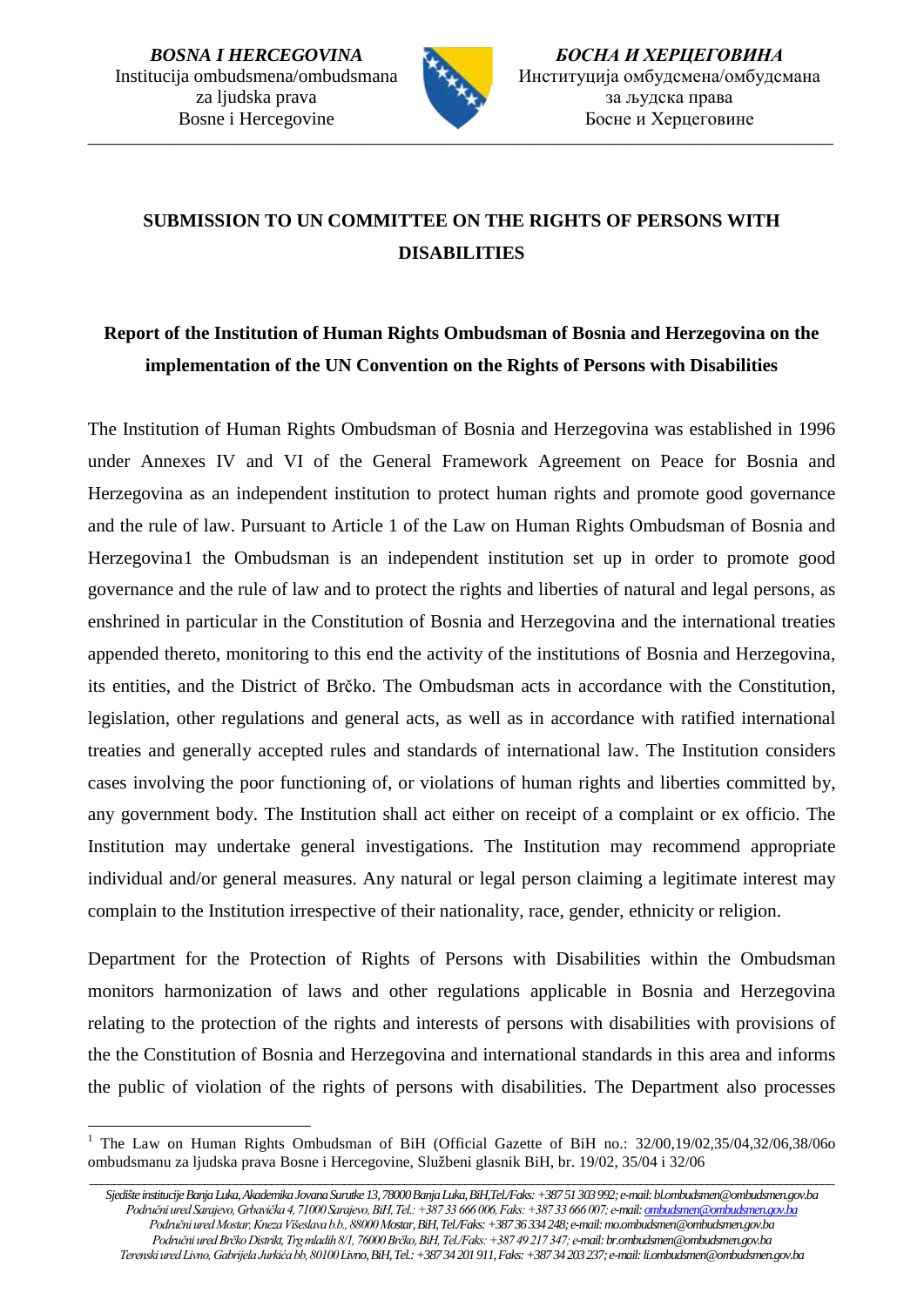individual complaints about alleged violations of rights and freedoms of persons with disabilities and acts ex officio in all cases involving infringement of the rights in order to provide respect for their human dignity, and personal authonomy, including the right to free choice and independence, equal opportunities and protection from discrimination aiming at the full integration of persons with disabilities into community.

The Institution of Human Rights Ombudsman of Bosnia and Herzegovina is a National Human Rights Mechanism which enjoys "A" status accredited by the GANHRI's SCA (Sub-Committee on Accreditation), in accordance to its mandate and obligations, reports and exchanges information with the international monitoring mechanisms following the implementation of the rights of persons with disabilities. It also takes an active part in the activities in the framework of different regional mechanisms, networks and working groups dealing with the issues involving persons with disabilities.

Findings of Ombudspersons of Bosnia and Herzegovina presented in this submission to the UN Committee are based on consultations with NGOs done in the course of processing the individual complaints, direct insight in the situation of persons with disabilities gained from the process of investigation of the cases handled and continuous co-operation with CSOs representing and advocating for the rights and interests of persons with disabilities.

# **A. GENERAL COMMENTS: Introduction, constitutional framework and data collection**

On 1[2](#page-1-0) March  $2010^2$  Bosnia and Herzegovina ratified the Convention on the Rights of Persons with Disabilities and its Optional Protocol which lays down the obligation on State to adopt standards and rules enabling the accessibility of public institutions and private buildings used for public purposes to persons with disabilities including setting the deadlines and stages in this process, as well as methods used for monitoring the progress of implementation along with sanctions to be taken in case of non-compliance.

The Convention on the Rights of Persons with Disabilities is supposed to be directly applicable in the country, but this is not the case in practice. Instead, when adopting new legislative acts and internal policies/by-laws, different administrative parts of the country govern relevant issues in different ways, since jurisdiction in matters relating persons with disabilities mostly lays with the entities and cantons, which creates grounds for discrimination.

<span id="page-1-0"></span> <sup>2</sup> "Official Gazette of Bosnia and Herzegovina – International Treaties", no. 11/09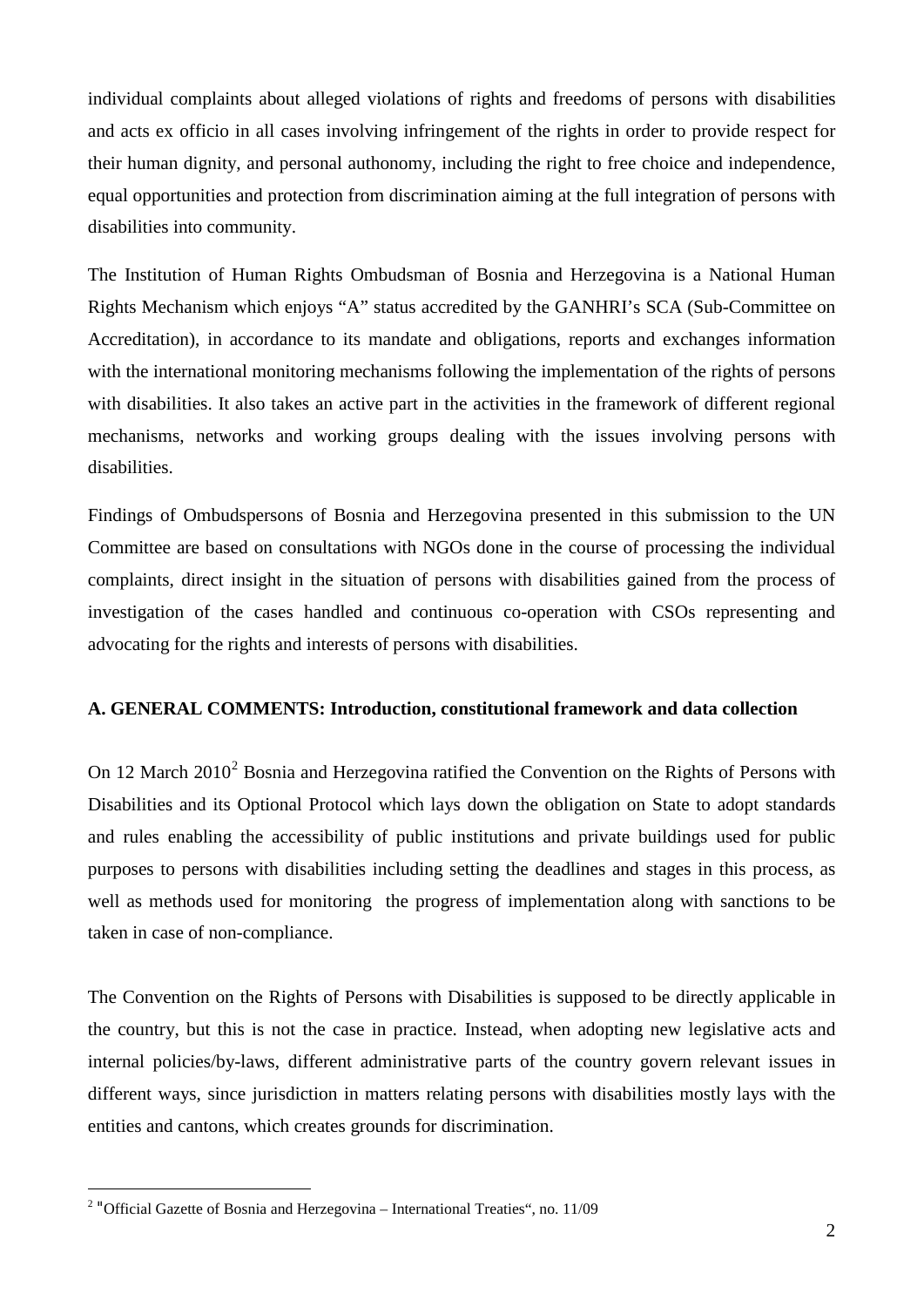There have still been challenges related to data collection on persons with disabilities. Statistical data and separate registers/databases of persons with disabilities were supposed to be established during the census, but results published in July 2016 (an additional problem is that one entity, namely the Republika Srpska, refuses to accept the census results and it adopted its own law on census on its territory), failed to provide these data, so there is no possibility to disaggregate data according to gender or age (children, women and elderly persons with disabilities), which could be used as indicators for the authorities in planning and formulating different actions including determination of budgets for basic and specific needs of these persons and monitoring of their human rights implementation.

#### **B. GENERAL CONCERNS**

# **Article 1 Purpose**

Although the purpose of the Convention is to promote, protect and ensure the full and equal enjoyment of all human rights and fundamental freedoms by all persons with disabilities, and to promote respect for their inherent dignity, problems of this category of citizens are multiplying. For instance, accessibility problem reflects to and has impact on the enjoyment of other rights including education, health care and social protection, private and family life, social inclusion, access to elections etc.

A universal definition of persons with disabilities in Bosnia and Herzegovina which could be considered from aspect of its conformity with the definition set out in the Convention on the Rights of Persons with Disabilities does not exist. In practice, different notions are used in different areas such as social protection, health care, pension insurance and employment. Such practice does not ensure equality of persons with disabilities and puts them in discriminatory position, which makes their enjoyment of rights and community support of community more difficult to achieve.

#### **Article5 Equality and non-discrimination**

The Constitution of Bosnia and Herzegovina and constitutions of the entities and cantons along with other international documents unambiguously specify equality of all persons before the law, but prohibition of discrimination on grounds of disability is not explicitly stated, but is derived from some other social and personal characteristics.

Discrimination on grounds of place of residence, or place of abode is present in situations when persons with disabilities established in one entity wish to change their place of residence, then they have to start disability assessment process from the beginning since disability officially established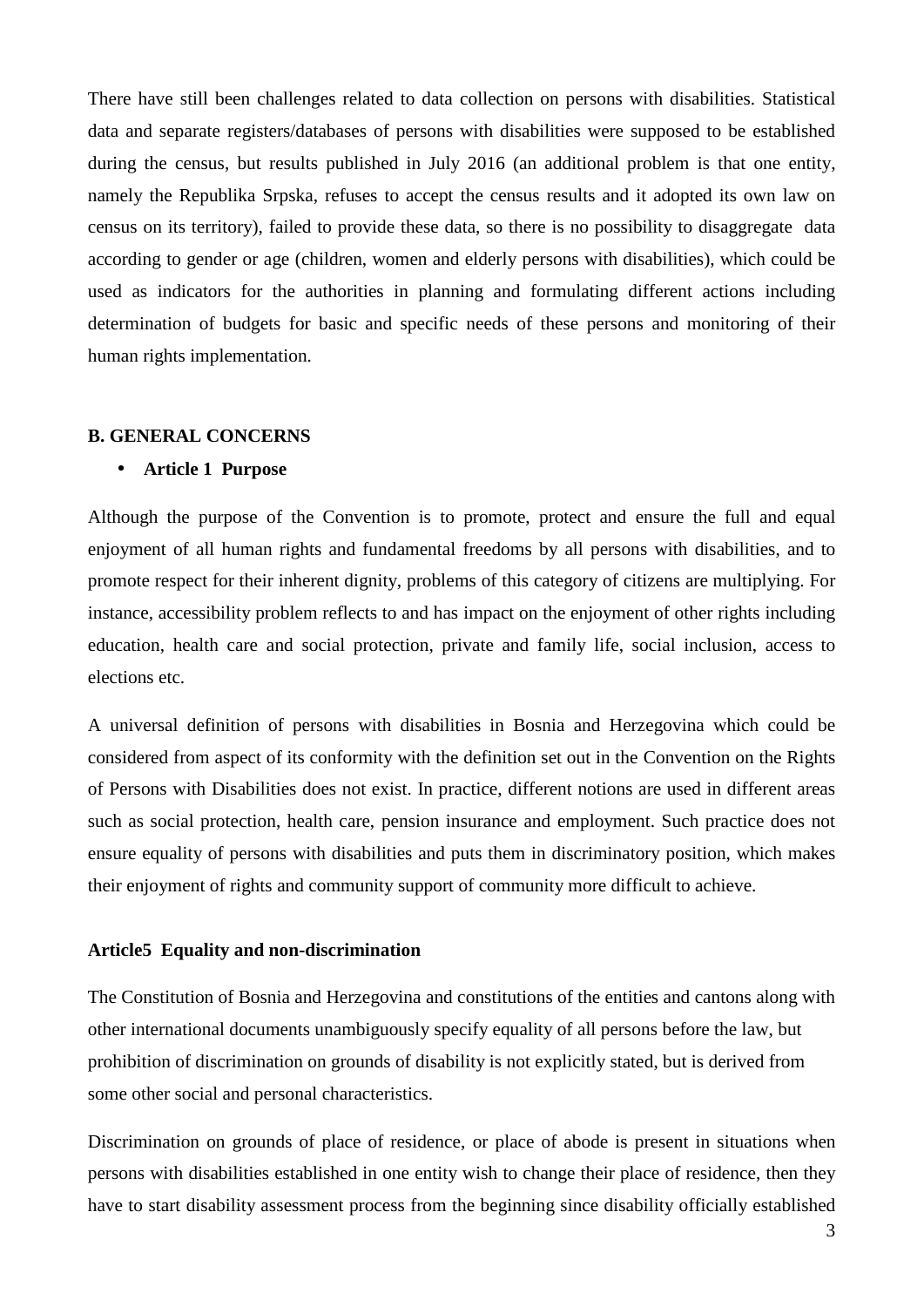in one entity is not applicable on the territory of the other entity.<sup>[3](#page-3-0)</sup> For instance, the Law on Protection of Civilian Victims of War adopted in 1993 in the Republika Srpska provides that status of civilian victim of war can only be granted to a person applied for this status within five years from the beginning of implementation of the mentioned Law. Since this deadline had expired, following the recommendations of the UN Committee the Law on Amendments of the Law on Protection of Civilian Victims of War was adopted in 2007. This Law provided for a six months period in which citizens can apply for the civilian victim of war status. However, even this additional deadline was not sufficient to enable all the persons interested to apply for this status, since many of them are displaced persons and information on adoption of the amendments to the Law were not presented and made available to the public in an adequate way. Disproportion in disability benefits between the different cantons, since implementation of these rights takes place at cantonal level, is noticeable in the Federation of BH. Discrimination in the Federation of BH is evident as only the persons with 100% and 90% disability degree can enjoy the rights guaranteed by the BH Law on the Foundations of Social Protection and the Law on Protection of Families with Children. Since the adoption of the mentioned Law all persons with disability degree below 90% seized to be entitled to the benefits granted under this Law. Recommendations of the UN committees, in particular the Committee Against Torture calling on Bosnia and Herzegovina in the establishment of the rights of persons with disabilities to be guided with their real needs, instead of their association with certain groups and categories, are still neglected.

The applicable legislation governs the rights of persons with disabilities originating from war activities, civilian victims of war and persons with disabilities originating from peace times in different ways, as well as procedures and conditions for obtaining this status. The same goes to budgets available for implementation of rights arising from disability status where the amounts for war veterans with disabilities are considerably higher than amounts for persons with disabilities unrelated to war.

A case of discrimination<sup>[4](#page-3-1)</sup> on grounds of gender and unequal treatment of women and men in enjoyment of rights arising from social insurance in health care institutions was also registered where female patients referred to oncologic physical rehabilitation had to share room with male patients.

<span id="page-3-0"></span><sup>&</sup>lt;sup>3</sup> Special report on the rights of persons with disabilities, 2010<sup>4</sup>  $\check{Z}$ -SA-06-717/11

<span id="page-3-1"></span>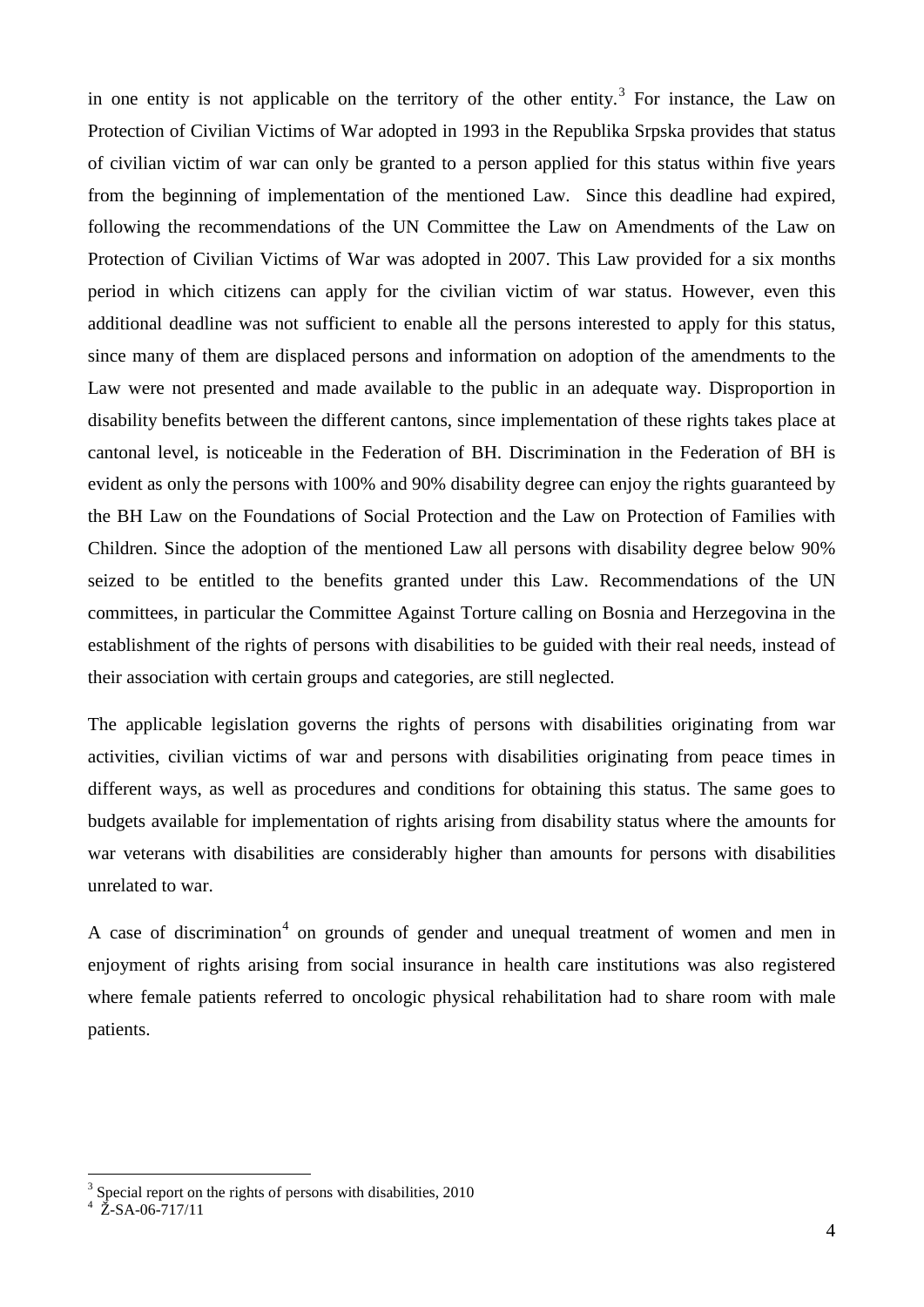## **Article6 Women with disabilities**

Relevant legislation does not provide for specific health care for women with disabilities. Namely, health care institutions in Bosnia and Herzegovina are not sufficiently equipped so that paraplegic women cannot undergo gynecologic exams, which is a discriminatory practice.

Although the Parliament of the Federation of BH have adopted a document called a "Disability List", an unauthorized official of the Medical Forensic Institute, who carries out the health condition evaluation, drafted an internal policy document with different content than the mentioned Disability List by virtue of which the disability degree is reduced for women affected by breast cancer previously considered to be the persons with 100 % disability degree, thus denying them enjoyment of their rights in the area of health care and social protection.<sup>[5](#page-4-0)</sup>.

# **Article7 Children with disabilities [6](#page-4-1)**

In 2010 Ombudspersons of Bosnia and Herzegovina prepared a Special report on the rights of children in institutional care<sup>[7](#page-4-2)</sup> with particular attention to normative and standards. Despite the lapse of time, complaints of citizens filed to the Ombudsman indicate that there were no significant changes since that time. In their report Ombudspersons state that children with special needs, who are beneficiaries of day-care centers have problem with transportation since these institutions do not have funds for that purpose if the parents are unable to pay or organize transportation on their own. Alternative solution would be the field outreach, but this is also missing. Another issue is the age of children entitled to use services of these day care centers or occupational workshops as this age limit is often determined without taking care of the best interest of the child in respect of their socialization needs. In their special reports Ombudspersons invite the authorities to address problems of children with special needs in Bosnia and Herzegovina<sup>[8](#page-4-3)</sup> and take measures in order to establish standardized instruments and procedures of observation and assessment of the child's abilities in process of categorization – using a multi-disciplinary approach to achieve full implementation of health care and other rights enshrined by the UN Convention on the Rights of the Child.

<span id="page-4-2"></span><span id="page-4-1"></span>

<span id="page-4-0"></span><sup>&</sup>lt;sup>5</sup>  $\text{Z-SA-02-851/14}$  (P-154/14)<br>
<sup>6</sup> See observations related to articles 24 and 25 of the Convention<br>
<sup>7</sup> Institutions accommodating children without parental care, institutions for children with socially unacceptable behavior and part of institutions for children with development difficulties

<span id="page-4-3"></span><sup>&</sup>lt;sup>8</sup> Special report on situation of the rights of children with special needs/difficulties in their psycho-social development, December 2010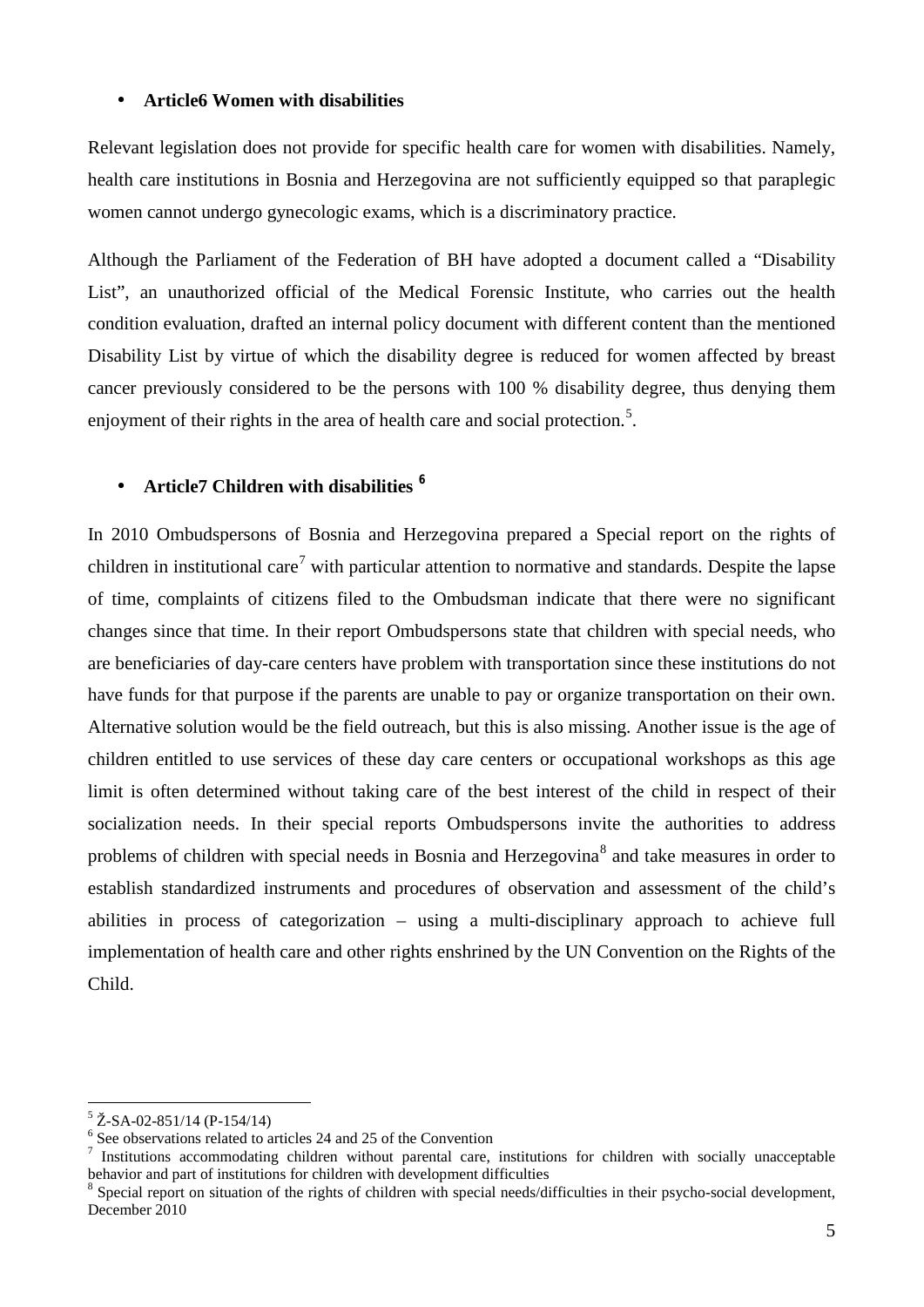#### **Article 8 Awareness-raising**  $\hat{\mathbf{r}}$

Complaints received by the Ombudsman and telephone conversations with citizens indicate to the low awareness level on the rights and needs of persons with disabilities. Depending on the nature of their disability these persons are often isolated and not aware of their rights, and consequently they do not seek the protection of these rights.<sup>[9](#page-5-0)</sup>

Frequency of visits of persons with disabilities to the Ombudsman indicates that the authorities do not take this fact in consideration in decision-making on the rights of persons with disabilities.<sup>[10](#page-5-1)</sup>

Media contents do not accommodate the needs of persons with disabilities (hearing impairment, full and partial) $^{11}$  $^{11}$  $^{11}$ .

# **Article 9 Accessibility**

Inconsistency in implementation of laws and internal policy documents/by-laws, in addition to the absence of adequate sanctions for violators of adopted norms hinder the full accessibility of public and other buildings<sup>[12](#page-5-3)</sup> (for instance the dwelling buildings constructed especially to accommodate families of the fallen soldiers and war veterans with disabilities in Zvornik do not have access for wheelchairs).

Awareness-raising on importance of accessibility standards in the process of designing, construction and supervision in civil engineering area is necessary to prevent partial implementation or non implementation of these standards.<sup>[13](#page-5-4)</sup>

Families of children with disabilities are brought into unfavorable position due to the regulations governing the obtaining of accessibility labels by the minors compared to the adult persons with disabilities. Namely, provisions of the applicable regulations foresee that a pre-condition for an adult person to be granted an accessibility label is to have the disability degree established officially, which fully serves the purpose intended by accessibility label. However, minor persons with disabilities, in addition to the above pre-condition, have to prove that their parents or legal

<span id="page-5-0"></span><sup>&</sup>lt;sup>9</sup> Ž-BL-02-202/16, Ž-BL-02-766/15<br><sup>10</sup> Ž-BL-02-688/15<br><sup>11</sup> Ž-BL-02-732/15<br><sup>12</sup> Ž-BL-02-733/15, Ž-BL-02-152/14

<span id="page-5-1"></span>

<span id="page-5-2"></span>

<span id="page-5-3"></span>

<span id="page-5-4"></span> $13$  Special report on accessibility of premises of legislative bodies in Bosnia and Herzegovina indicates to the fact that many buildings are only accessible from the outside, while the internal part of the building is not adjusted for persons with disabilities.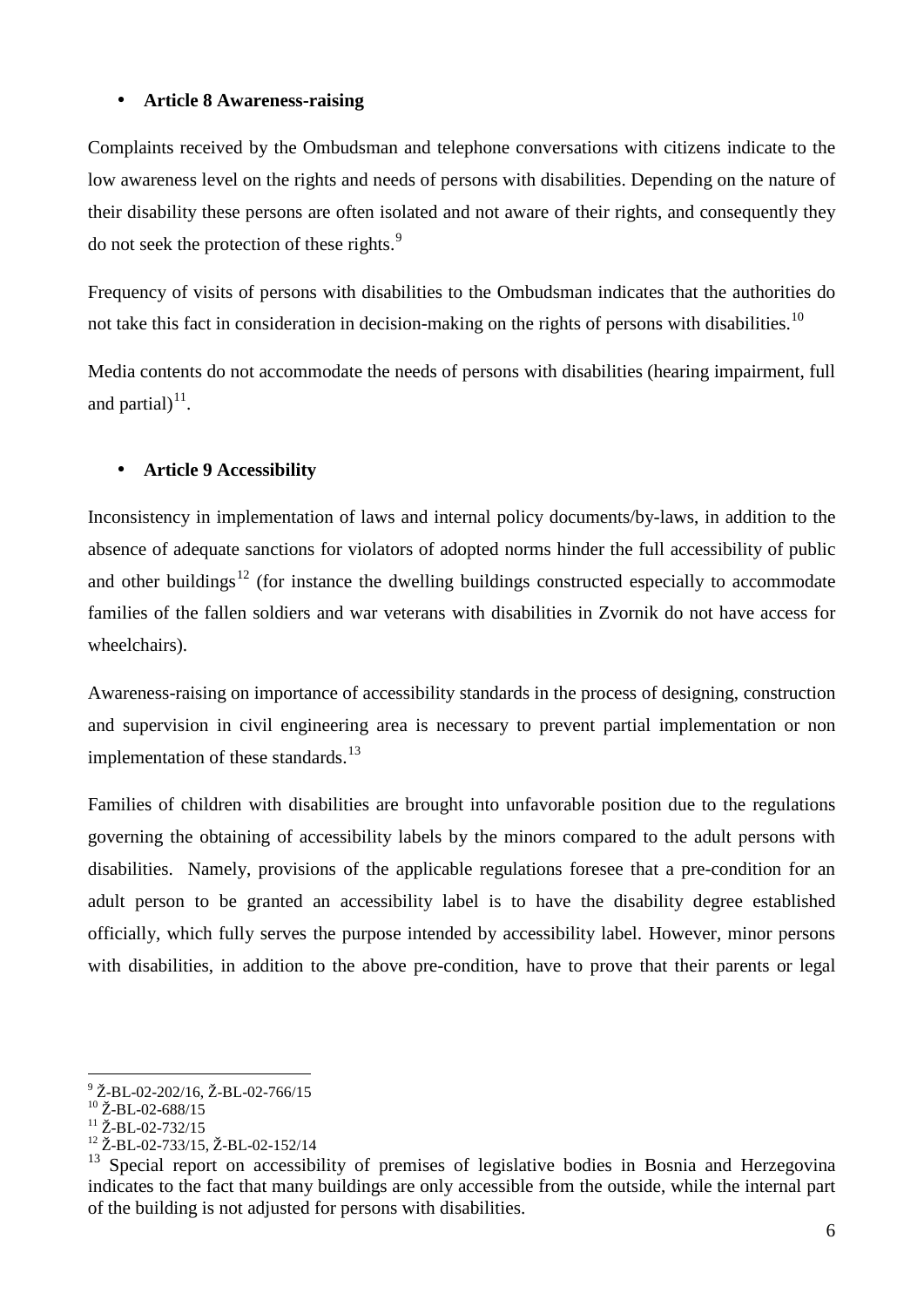guardians are the owners of the vehicle. Such a legal solution is unjustified because it creates inequality between the minors and the adults persons with disabilities.<sup>[14](#page-6-0)</sup>

Non-adjustment of public electronic media prevents participation of persons with disabilities in debates concerning their life. Public debates are not implementable because the working materials are not adjusted to all citizens of Bosnia and Herzegovina<sup>[15](#page-6-1)</sup> since documents published on web portals of public bodies are not adjusted to persons with disabilities<sup>16</sup>.

There are no systemic solutions to ensure training and development of skills necessary for the adoption of modern assistive technologies by persons with visual impairment since Braille embossers are rather expensive.

Medical aids for visually impaired persons do not exist in health care institutions in the Federation of BH, which leads to a worsening of the already bad social status of this population.

# **Article12 Equality before the law**

In violation of the provisions of the Convention, the institute of legal capacity denial and imposition of legal guardian is implemented often, that is, the substituted decision-making regimes are applied rather than supported decision-making.

Complaints of the citizens to the Ombudsman<sup>[17](#page-6-3)</sup> demonstrate that it happens that persons with disabilities are not even informed that their legal capacity is taken away from them and that they will no longer be able to independently make decisions, or use their own money, chose with whom to live, socialize etc., following the proceedings conducted to this end.

Proceedings for stripping away the legal capacity do not involve the establishment of 100% disability which would at least make these persons entitled to some disability benefits or other rights in cases when they stay within their family environment<sup>[18](#page-6-4)</sup>. When it comes to visually impaired persons during the issuance of personal documents they are required to have a legal representative $^{19}$ .

Positive developments in BH in de-institutionalization process are minimal.

<span id="page-6-2"></span>

<span id="page-6-1"></span><span id="page-6-0"></span><sup>&</sup>lt;sup>14</sup> P-117/16 dated 16 June 2016<br><sup>15</sup> Ž-BL-02-289/16<br><sup>16</sup> Ombudspersons were not informed on public debate on the Report on Implementation of the Convention on the Rights of Persons with Disabilities prepared by the State under Article 35 paragraph 1 of the Convention on the Rights of Persons with Disabilities, October 2012<br><sup>17</sup> Ž-Sa-02-702/16

<span id="page-6-3"></span>

<span id="page-6-4"></span><sup>&</sup>lt;sup>18</sup> Ž-BL-02-392/16

<span id="page-6-5"></span><sup>19</sup> Ž-SA-02-818/15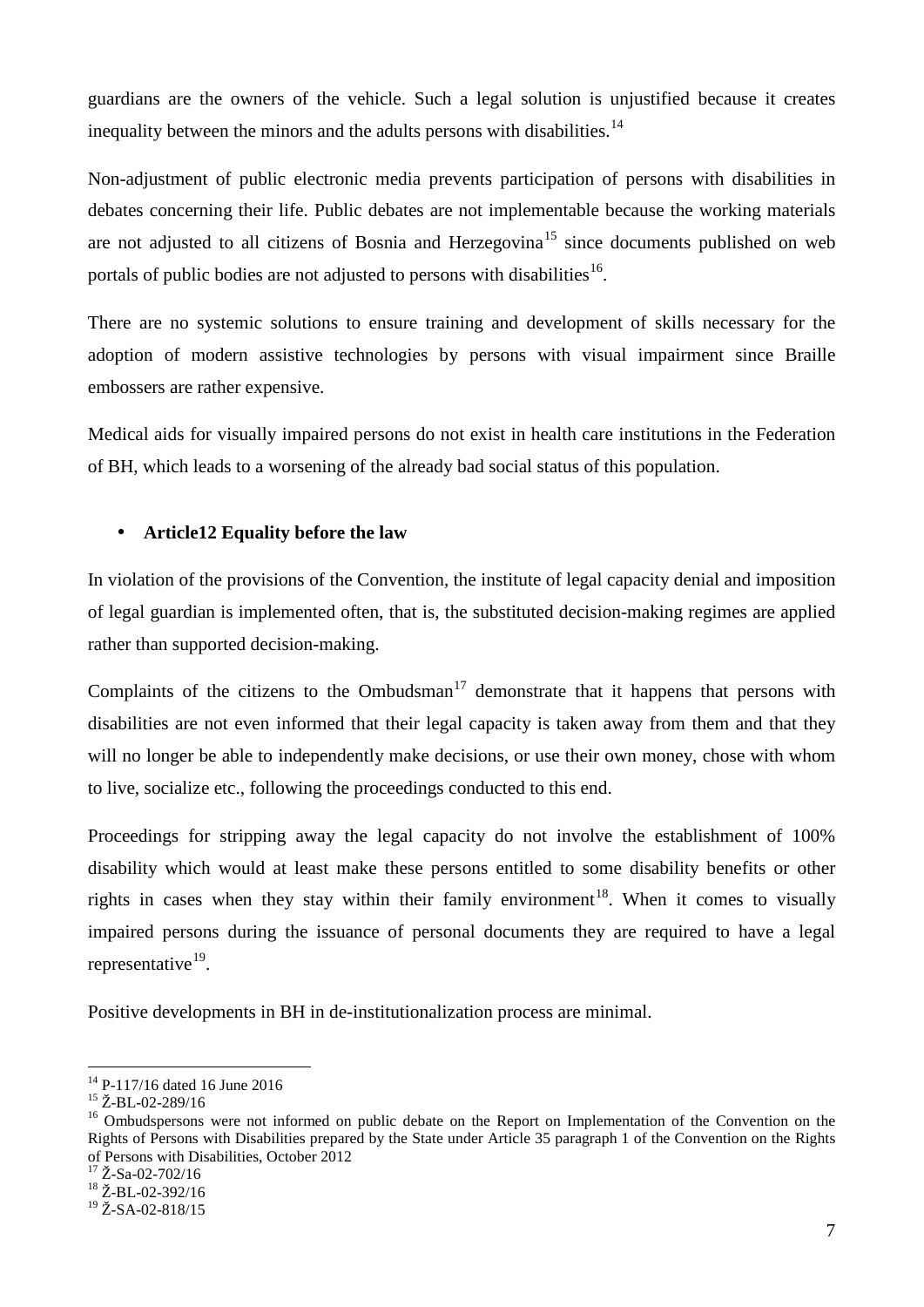Namely, majority of persons whose legal capacity is denied are accommodated in the closed-type institutions<sup>20</sup>. Reason for that is absence of any kind of support that would assist their families in assuming the role of their guardian. Also, no model exists to be used for legal regulation of supported living options within the local community<sup>[21](#page-7-1)</sup>.

Currently applicable legislation does not provide for the possibility for persons with disabilities to be included in proceedings for legal capacity denial. Also, in some cases when conditions are created for legal capacity restoration, it does not happen for lack of funds<sup>22</sup>. Namely, relevant legislation in the Republika Srpska does not provide for exoneration of persons with disabilities from the obligation to pay court fees and forensic costs in proceedings initiated *ex officio*.

Bosnia and Herzegovina did not take measures to ensure implementation of the judgment of the European Court of Human Rights<sup>[23](#page-7-3)</sup> in terms of taking measures necessary for review of decisions involving denial of legal capacity.

In case related to the founding of the Social and Health Care Center for Persons with Disabilities and Others in Stolac, when the Government of Herzegovina-Neretva Canton relocated all the beneficiaries from the existing institutions on the territory of the Federation of BH (which was the founder of these institutions) following its unilateral termination of the relevant agreement Ombudspersons stated that the best interest of the beneficiaries is neglected, that care is not taken of quality of their life, proximity of their families, networking with other beneficiaries and their needs and wishes in general. [24](#page-7-4)

#### **Article13 Access to justice**

Cases handled by the Ombudsman involving persons with disabilities indicate that they have limited and discriminatory access to justice (e.g. a visually impaired party to court proceedings does not have the possibility to get the relevant documentation written in Braille script or to use modern assistive technologies).<sup>[25](#page-7-5)</sup> In this way their right to access to justice is violated.

<span id="page-7-0"></span> $^{20}$  Special report of the Institution of Human Rights Ombudsman of Bosnia and Herzegovina on situation in institutions for accommodation of persons with mental disabilities, September 2009

<span id="page-7-3"></span>

<span id="page-7-2"></span><span id="page-7-1"></span><sup>&</sup>lt;sup>21</sup> P-3/14<br><sup>22</sup> Ž-BL-04-429/15<br><sup>23</sup> Case of Hadzimejlic And Others v Bosnia and Herzegovina judgment of 3 November 2015<br><sup>24</sup> Ž-SA 02-697/13<br><sup>25</sup> Ž-SA-02-636/16

<span id="page-7-4"></span>

<span id="page-7-5"></span>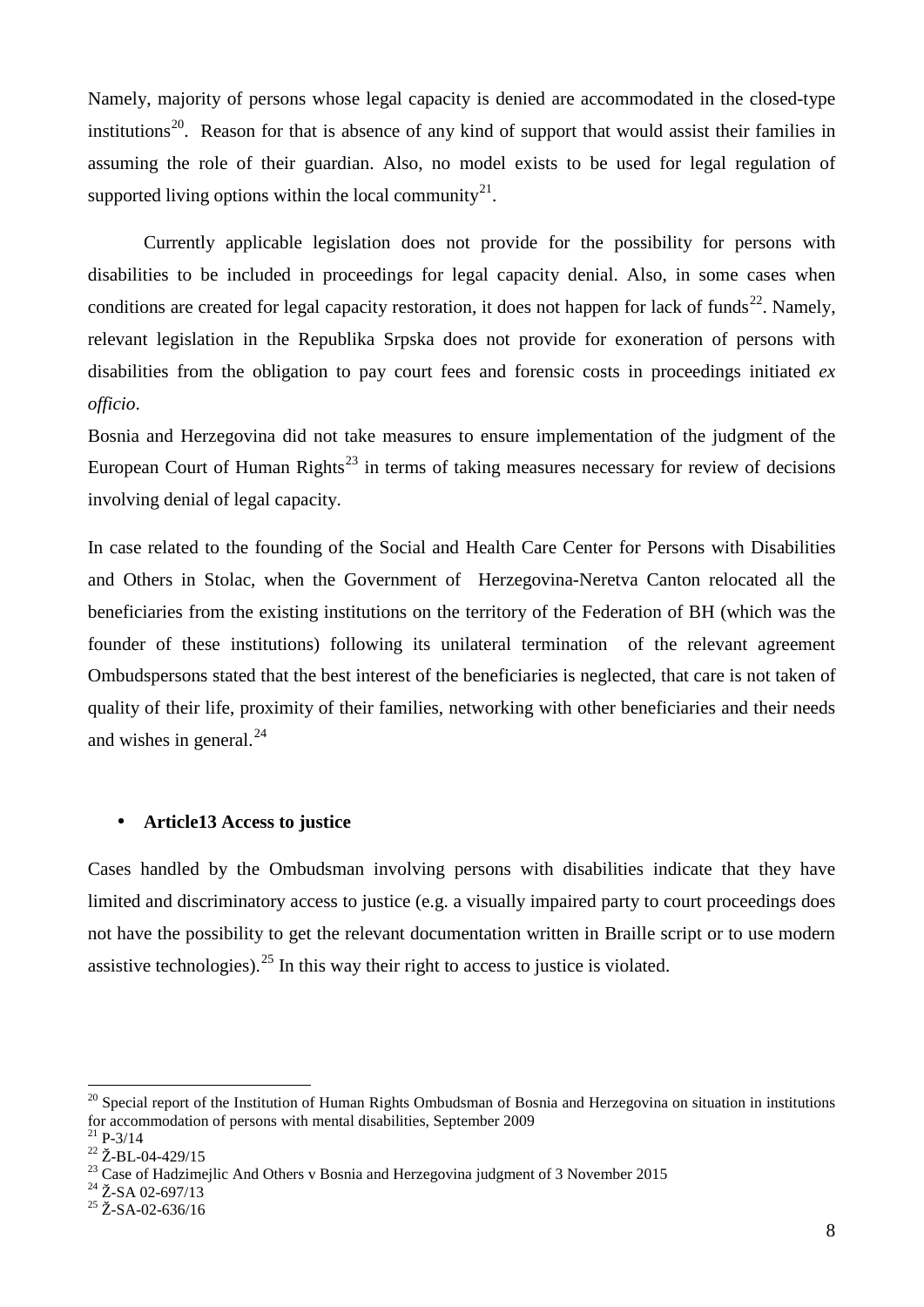The Medical Forensic Institute is causing a great deal of dissatisfaction<sup>[26](#page-8-0)</sup> for lack of transparency in its work, multiple returning of medical assessment procedures to the initial stage, length of the proceedings, far from timely or even reasonable, payment of forensic services and implementation of procedures which prevent persons with disabilities to use regular legal remedies or initiate court proceedings.

# **Article 19 Independent living and involvement into community**

All BH citizens have the right to independent living, exercising their legal capacity and involvement into community as equal members of the society. However, inclusion into the community cannot be realized if State fails to provide adequate pre-conditions.

In the Federation of BH visually impaired persons do not enjoy the rights to free aids within the health insurance system. Such a legal solution means that social inclusion depends on social status of citizens.

Legislation governing guide dogs in Bosnia and Herzegovina is missing.<sup>[27](#page-8-1)</sup> Procurement and training of these dogs to guide completely or partially visually impaired persons costs 12,000.00 EUR. Above that, there are no funds for food of guide dogs.

Another situation that causes dissatisfaction of citizens is the fact that the rights to orthopedic aids are regulated differently in different cantons and the citizens enjoy their rights according to the rules applicable to their place of residence<sup>28</sup>.

# **Article 24 Education**

Following the adoption of the Framework Law on Primary and Secondary Education (2003) Bosnia and Herzegovina failed to ensure efficient implementation of the Law because the entity and cantonal level authorities did not adopt necessary laws and by-laws/internal policy documents<sup>[29](#page-8-3)</sup> with concrete guidelines as how to implement legal provisions. This is the reason that families of children with special needs are not given necessary support to enable socialization of their children and adequate inclusive education process.<sup>[30](#page-8-4)</sup>

<span id="page-8-1"></span><span id="page-8-0"></span><sup>&</sup>lt;sup>26</sup> 2012 and 2013 Annual report on results of work of the Human Rights Ombudsman of Bosnia and Herzegovina <sup>27</sup> Ž-SA-04-1059/13 <sup>28</sup> Ž-BL-02-744/13

<span id="page-8-2"></span>

<span id="page-8-3"></span><sup>&</sup>lt;sup>29</sup> Ž-BL-01-360/14 and Ž-BL-01-341/16<br><sup>30</sup> Ž-BL-02-662/15

<span id="page-8-4"></span>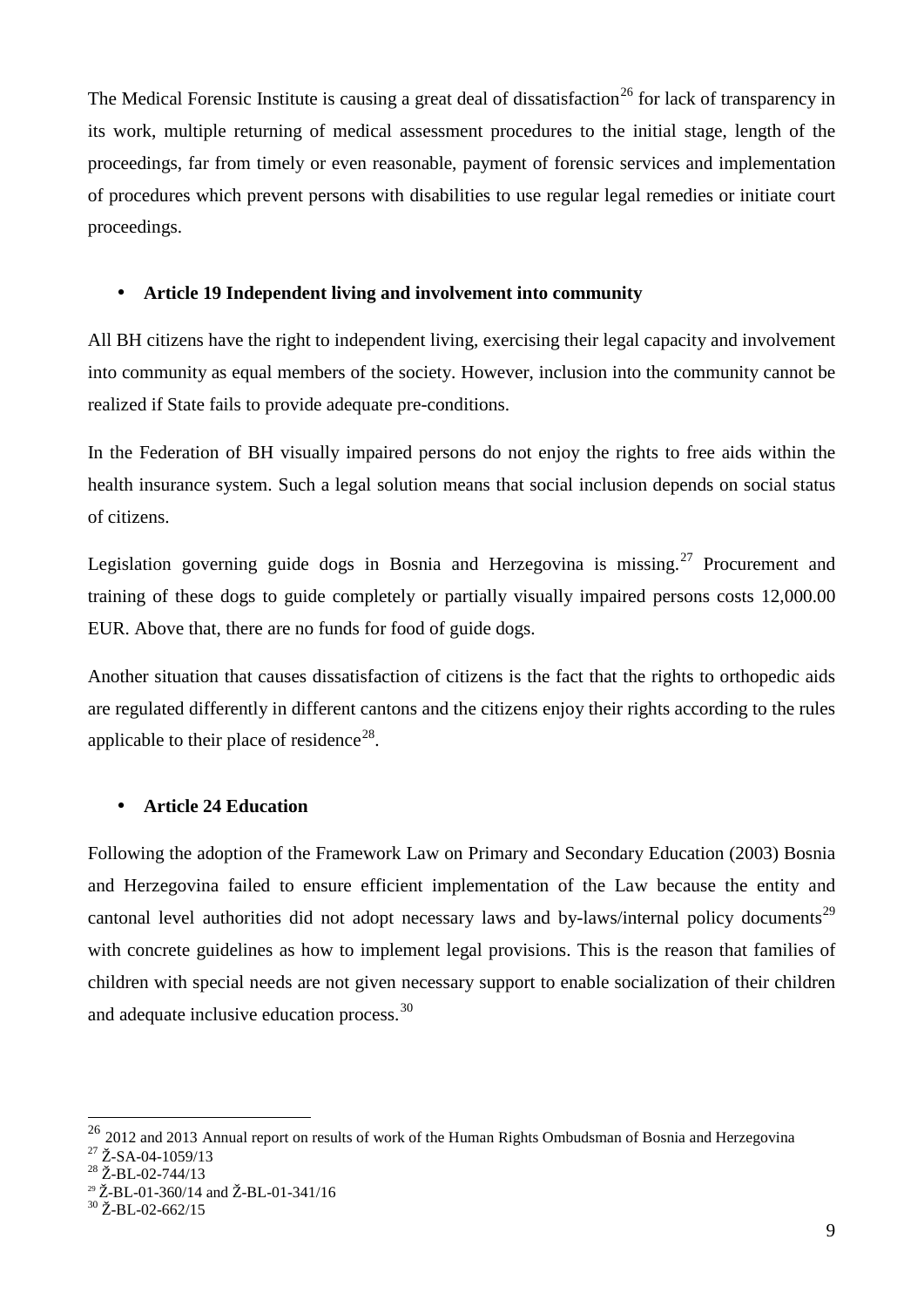Children from rural areas are in evermore difficult situation when it comes to socialization which is often justified by lack of funds to cover costs of their transportation $31$  to schools, kindergartens, day-care centers, health centers etc.

# **Article25 Health care**

In children rights sphere, inequality in enjoyment of the right to health care in Bosnia and Herzegovina on ground of the place of residence is evident. This leads to discrimination of children with disabilities depending on their place of residence due to the fact that the cantons in the Federation of BH have jurisdiction in many issues including health care. For instance, children with diabetes in some cantons do not have the right to free insulin pumps<sup>[32](#page-9-1)</sup> within the social insurance system in exercising their right to health care<sup>[33](#page-9-2)</sup>. Also, children with intellectual impairment do not enjoy the right to free dental care.

Ombudspersons also indicate to the absence of institutions, institutes or commissions competent for medical forensic assessment of disability degree for persons with disabilities unrelated to war, children with development difficulties, women with breast cancer, or children and elderly persons with congenital disabilities in the Republika Srpska.

These persons are discriminated against compared to the civilian victims of war and war veterans with disabilities for whom the assessment is done by a military medical commission. There is a commission within the Pension and Disability Insurance Fund of the Republika Srpska, which is competent for residual functional capacity assessment, but is not competent to issue an official document on disability degree. As a consequence, these persons are not entitled to health care benefits or other similar rights since they cannot prove their disability degree. In this way their families have to find the way to take care of them and State does nothing to ensure mechanisms for their protection.

# **Article27 Work and employment**

The applicable legislative acts on professional rehabilitation<sup>[34](#page-9-3)</sup> set up a quota system as a measure of boosting the employment of persons with disabilities at the open labor market. However, necessary by-laws which should envisage the most adequate implementation mechanisms are missing, which

<span id="page-9-1"></span>

<span id="page-9-0"></span><sup>&</sup>lt;sup>31</sup> Ž-BL-01-348/16<br><sup>32</sup> Herzegovina-Neretva Canton, Central Bosnia Canton, Herzeg-Bosnia Canton, Zenica-Doboj Canton, Bosnia-Drina<br>Canton, Una-Sana Canton, West Herzegovina Canton, and Brčko District of Bosnia and Herzego

<span id="page-9-3"></span><span id="page-9-2"></span><sup>&</sup>lt;sup>33</sup> P-109/16<br><sup>34</sup> Official Gazette of the Republika Srpska, no. 37/12 and 82/15 and Official Gazette of the Federation of Bosnia and Herzegovina", no. 09/10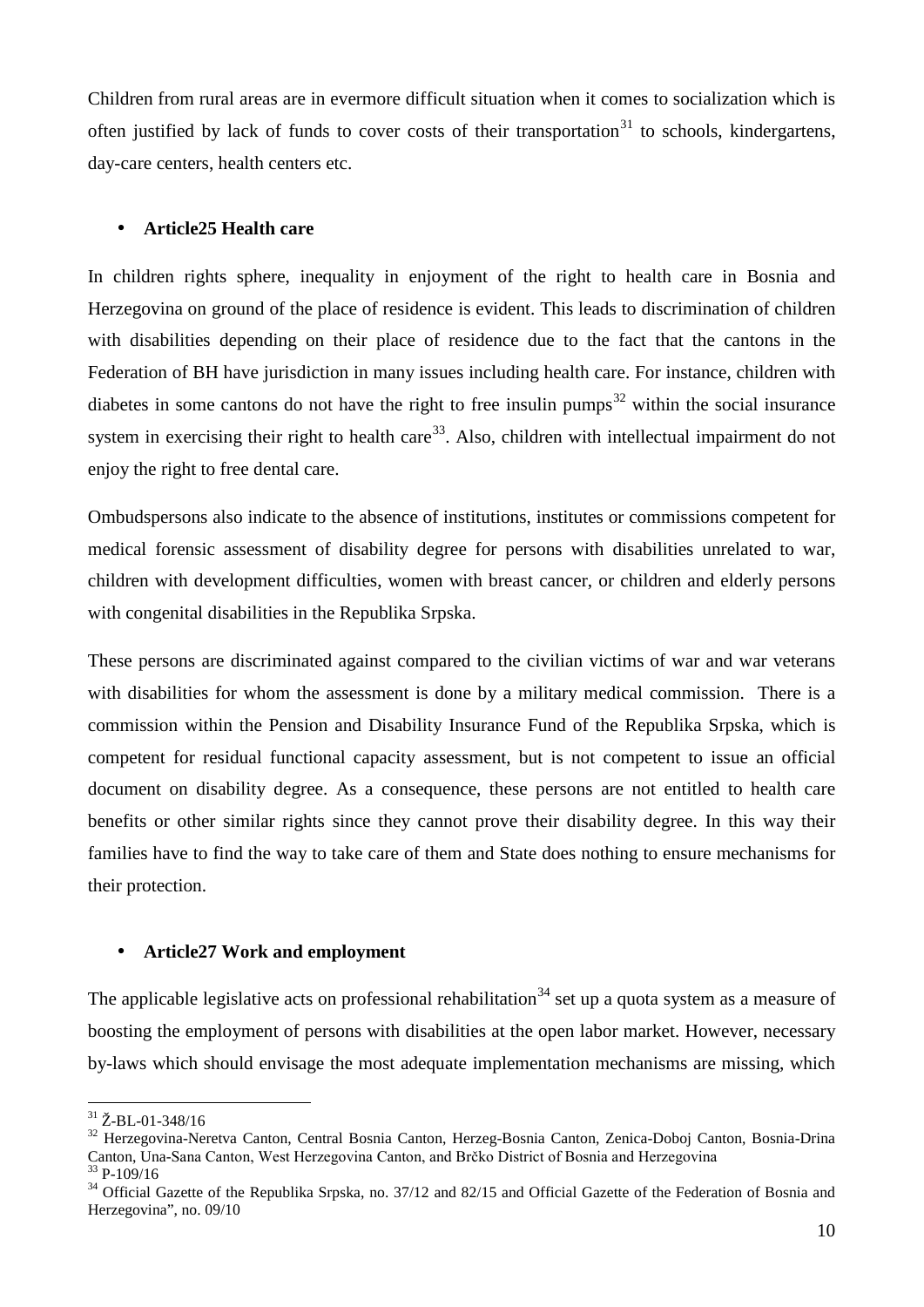makes these legislative acts non-enforceable. In addition to that, neither entity has established vocational job training centers for persons with disabilities.

Although the incentives for employers who hire persons with disabilities are envisaged, the possibility of using these incentives was not promoted sufficiently so that the interest of employers in hiring of persons with disabilities for their businesses was low.

There were only few programs earmarked to employment of persons with disabilities although these programs involved stimulations for employers who hire them. There were reports of cases that employers even received funds as stimulation for employment of persons with disabilities and then hired somebody else, without disability<sup>35</sup>. Although such incidents were registered, adequate reactions of the institutions which allocated funds for the mentioned purposes did not take place and no sanctions were applied for such fraud and use of funds for unintended purposes. This results in unemployment of persons with disabilities.

# **Article 28 Adequate standard of living and social protection**

As already pointed out, the lack of unified records of persons with disabilities leads to inadequate allocation and relocation of budget funds, which does not alleviate inadequate standard of living for people with disabilities.

A lot of complaints received by the Ombudsman relate to non-payment of amounts due on ground of disability benefits and other rights of persons with disabilities over a longer time periods (1 to 6 years), for lack of funds in pubic budgets.

Current situation reflects the non-existence of an efficient mechanism to ensure payment of due amounts to the beneficiaries of disability living allowance, attendance allowance or carer's allowance.

# **Article 29 Participation in political and public life**

Positive regulations in BH provide for accessibility of polling stations to persons with disabilities. However, persons with disabilities emphasize that many polling stations are not adjusted for them, which means are inaccessible, or that ballots are not adjusted to blind persons (no ballots written in Braille script or sound instructions on how to vote and no possibility of telephone voting). This challenges the active and passive voting rights of persons with disabilities and prevents them from active participation in political and public life.

 $\ddot{\phantom{0}}$ 

ä,

<span id="page-10-0"></span> $35 \check{Z}$ -BL-02-713/14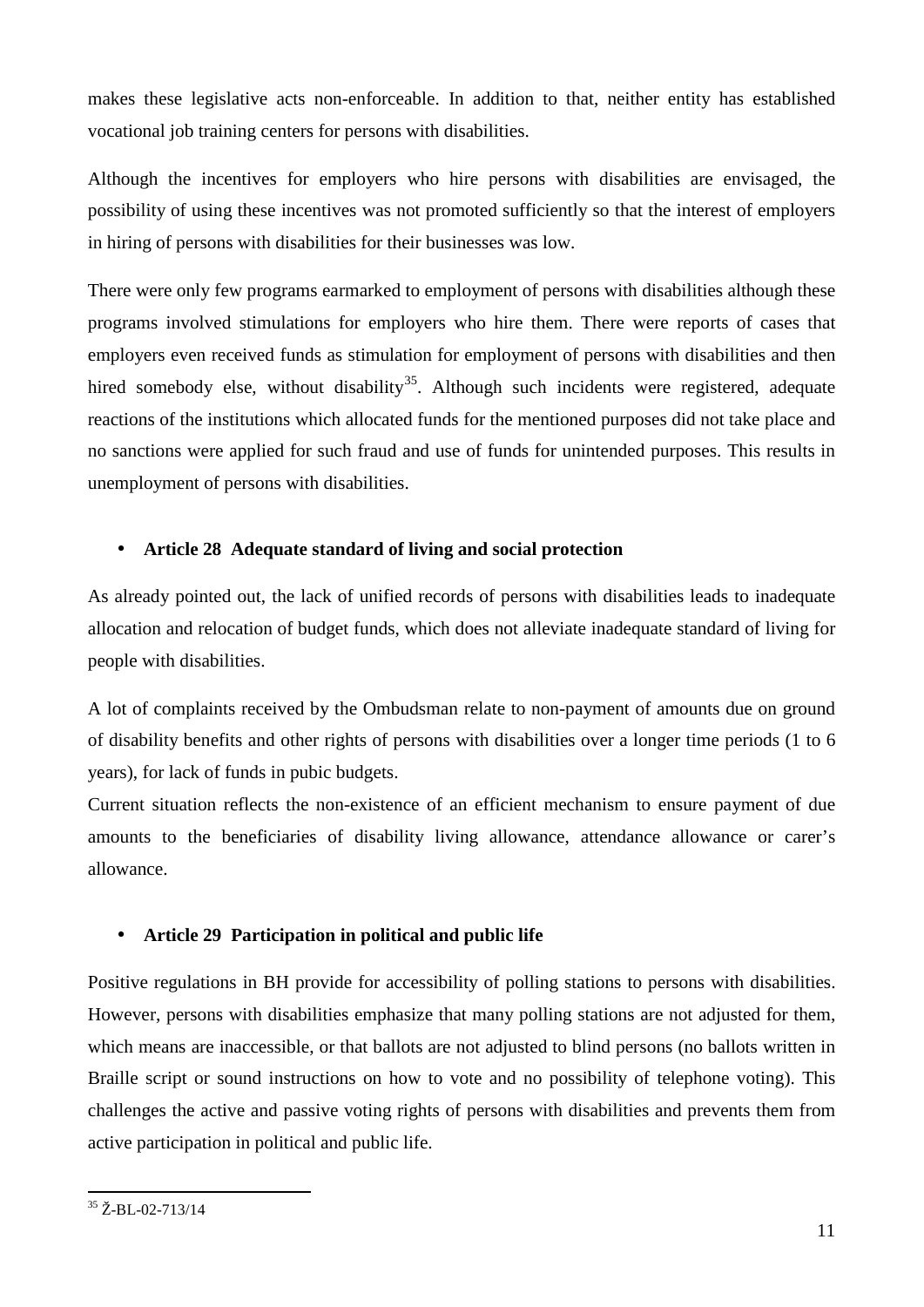# **C. RECOMMENDATIONS**

- BH should ensure implementation of all recommendations of the UN Committee after its consideration of the Report on Implementation of the Convention on the Rights of Persons with Disabilities in Bosnia and Herzegovina. It is necessary to put in place an efficient mechanism for permanent monitoring and reporting to the public on implementation of these recommendations with active inclusion of organizations of persons with disabilities and other citizens of Bosnia and Herzegovina;
- In legislation of Bosnia and Herzegovina adjust the definition of persons with disabilities with that from *UN Convention on the Rights of Persons with Disabilities*;
- Ensure measures and funds as necessary to put in place a unified register/database of persons with disabilities in Bosnia and Herzegovina, with possibility of disaggregation by gender, age, number of children, women and elderly persons with disabilities;
- Ensure mechanisms and adopt unique disability assessment criteria regardless to disability causes and circumstances in order to establish disability status of persons with disabilities;
- Take measures to harmonize legislation in health care area in order to ensure equal treatment of all children on the whole territory of BH;
- Adopt legislation as necessary to ensure implementation of inclusive education and measures of support to the families of children with special needs;
- To ensure implementation of the unique Disability List harmonized with international standards;
- Ensure measures and funds necessary to procure adequate equipment for health care institutions to enable women with disabilities to enjoy efficient health care without discrimination;
- Implement measures and carry out campaigns to make persons with disabilities familiar with their rights and mechanisms of its implementation;
- Organize training on human rights for the authorities, teachers, social workers, prison officers, lawyers, judges, prosecutors etc.;
- Ensure implementation of accessibility principles in the area of services, information and communications and define sanctions in case of non-implementation;
- Harmonize legislation at all authority levels in Bosnia and Herzegovina in order to ensure full enjoyment of the rights to persons with disabilities on equal grounds without discrimination;
- Ensure consistent and unified approach to addressing the existential issues of persons with disabilities;
- Adoption of necessary legislative amendments in order to eliminate discrimination of women, girls and children with disabilities;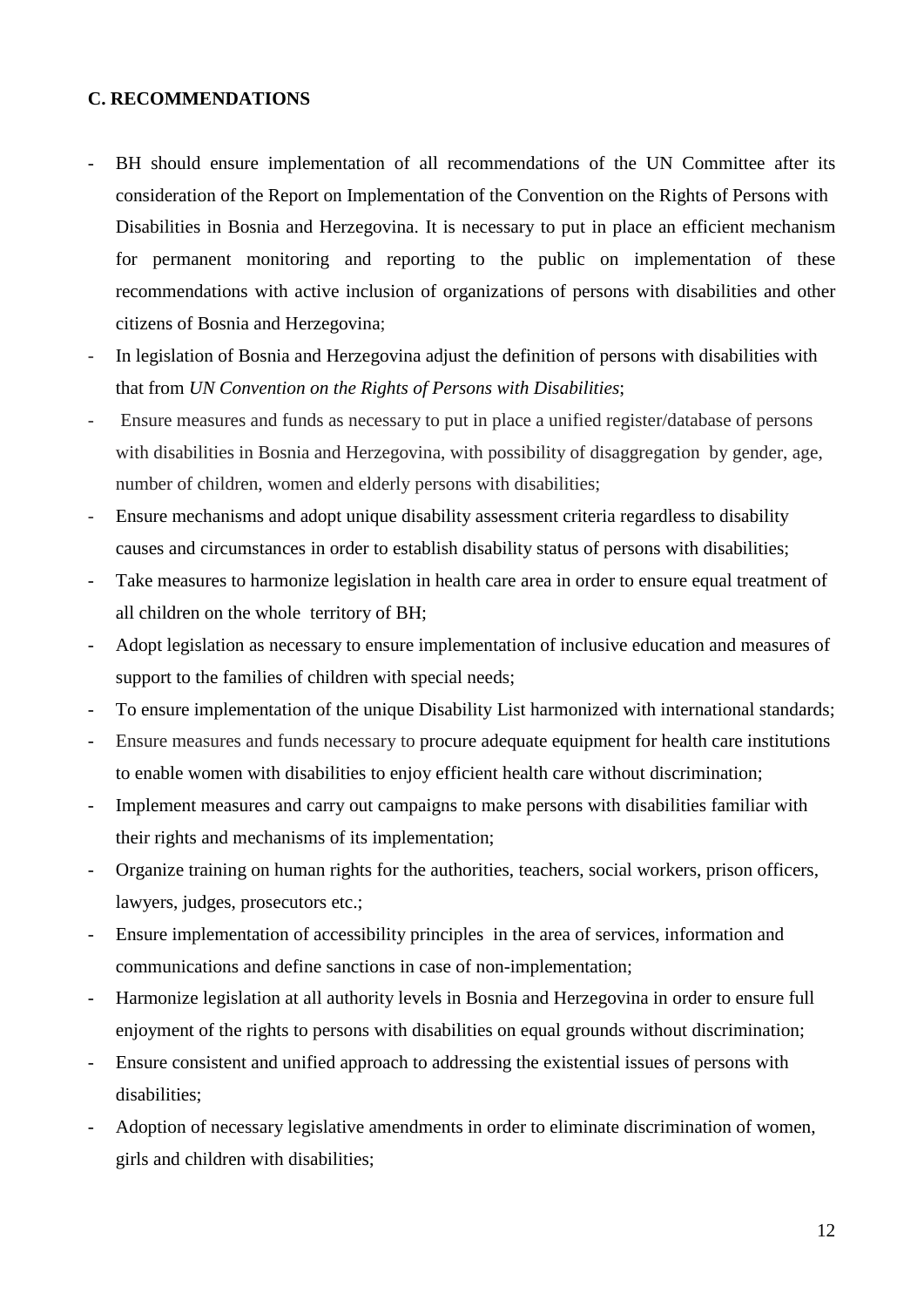- Amend relevant legislation in order to put in place and strengthen mechanisms of supported decision-making for persons with disabilities within the de-institutionalization process;
- Adopt legislation on mandatory review of decisions on legal capacity deprivation;
- Take measures to amend legislation in order to govern models of independent supported accommodation within the community and social services ;
- Adopt necessary legislative amendments to ensure that placement into institutions for accommodation of persons with mental disabilities is done only in specific cases and only for persons deprived of legal capacity;
- Oblige public bodies to adjust their web portals and access to Internet to persons with disabilities;
- Oblige public bodies to conduct public debates on issues concerning persons with disabilities with their mandatory participation and in ways accessible to them;
- Ensure and organize training for persons with disabilities on how to use assistive information technologies;
- Adopt legal amendments and ensure mandatory procurement of aids for persons with disabilities within the health care system to be covered by health insurance;
- Ensure unimpeded access to justice to all citizens of BH without discrimination by enabling access pathways and necessary aids facilitating communication as well as provision of services such as the sign translation, drafting the documents in Braille alphabet and other accessible formats in all the courts and other judiciary bodies authorized to make decisions on the rights of citizens;
- Provide access without architectural barriers to courts, administrative bodies, hospitals, health centers, libraries, schools and all public institutions;
- Ensure taking measures for unimpeded participation of persons with disabilities in political and public life;
- Ensure free aids necessary for independent life of persons with disabilities free of charge and maintain regular monitoring and quality control of these aids;
- Harmonize legislation at all authority levels, in particular in cantons of the Federation of BH in order to equalize the rights to orthopedic devices;
- Make necessary budgetary relocations at all authority levels in order to implement the rights to financial assistance to enable and facilitate daily life of persons with disabilities and define sanctions to be taken in case of irregularity of payment;
- Ensure additional funds as necessary to enable persons with disabilities to have equal opportunities;